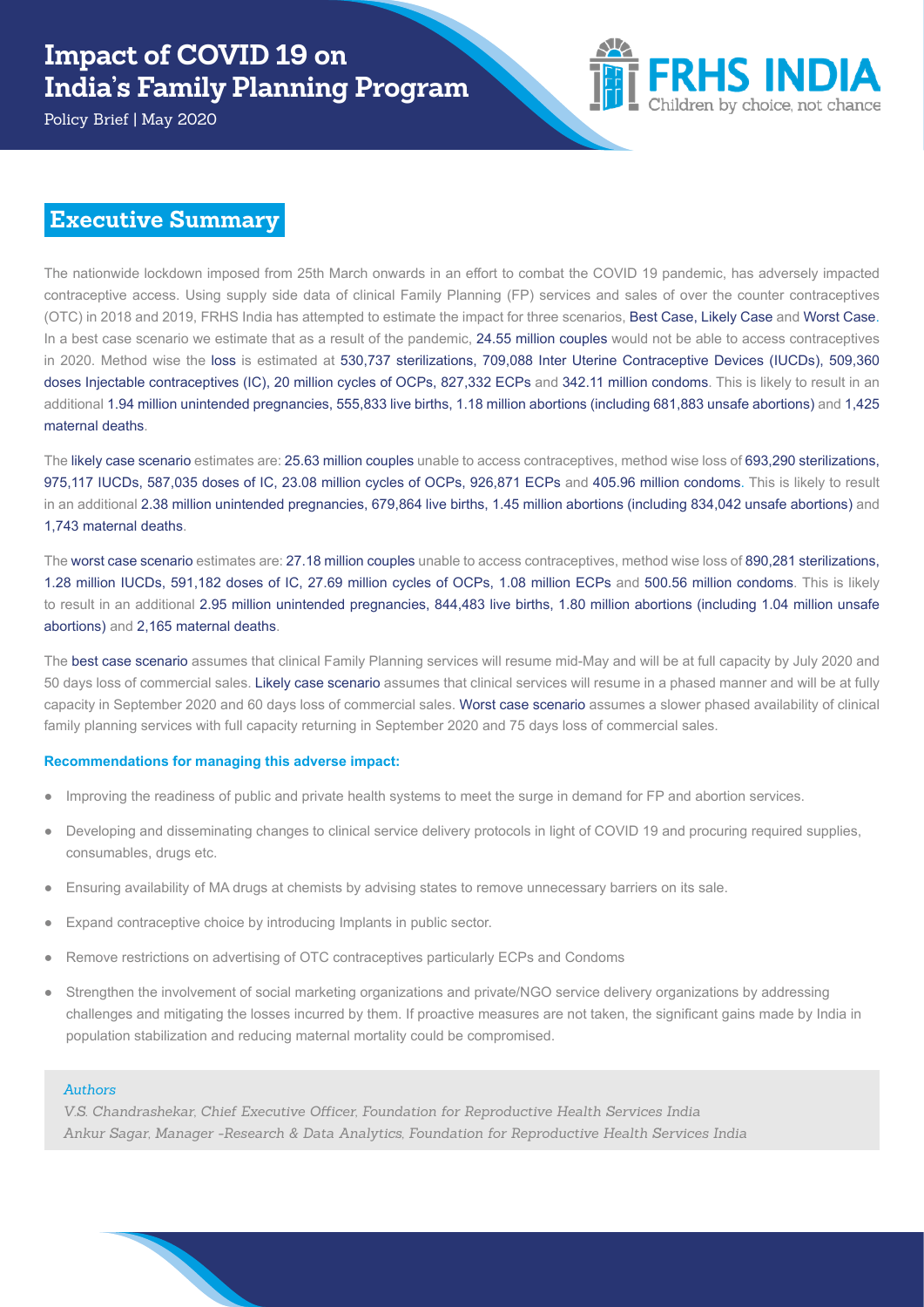Policy Brief | May 2020



### **Background**

Public health facilities suspended provision of clinical family planning services – Sterilization and Intra Uterine Contraceptive Devices (IUCD) a week before the stringent lockdown was imposed from 25<sup>th</sup> March onwards. Subsequently a Ministry of Health and Family Welfare guidance to states advised that sterilizations and IUCD services should not be resumed till further notice. Sterilization is the largest method of family planning in the country accounting for 76% of modern contraceptive prevalence rate<sup>1</sup> and is largely provided by public sector. In 2019, as per the Health Management Information System (HMIS), 3.5 million sterilizations, 5.7 million IUCDs, 1.8 million injectable contraceptive (IC) services were provided by the public sector in addition to distribution of 41 million cycles of Oral contraceptive pills (OCPs), 2.5 million emergency contraceptive pills (ECPs) and 322 million condoms. The commercial market sold 2.2 billion condoms, 112 million cycles of OCPs, 3.6 million ECPs, 1.2 million doses of ICs and 0.79 million IUCDs. Over the counter spacing methods condoms, (OCPs) and Emergency Contraceptive Pills (ECPs) are largely accessed from commercial retail outlets – chemists and general stores and are also distributed by Accredited Social Health Activist (ASHA) in rural areas.

While, medical facilities and retail chemists are exempted from the lockdown, the curbs on movement, has resulted in reduced footfalls at both facilities and chemists.

This policy brief aims to estimate the impact of the pandemic on Family Planning in India during the calendar year 2020 for three scenarios – **Best Case, Likely Case** and **Worst Case**.

#### **Definition of Scenarios**

# **Best Case Scenario**

Public and private sector, clinical FP services will resume in a phased manner from the third week of May 2020 and will operate at full capacity from July 2020 onwards. Commercial sales of contraceptives will be impacted for a total of 50 days.

# **Likely Case Scenario**

Public and private sector, clinical FP services will resume in a phased manner from the third week of May 2020 and will operate at full capacity from September 2020 onwards. Commercial sales of contraceptives will be impacted for a total of 60 days.

# **Worst Case Scenario**

Public and private sector, clinical FP services will resume in a phased manner from the third week of May 2020 and will operate at full capacity from September 2020 but at a slower pace. Commercial sales of contraceptives will be impacted for a total of 75 days.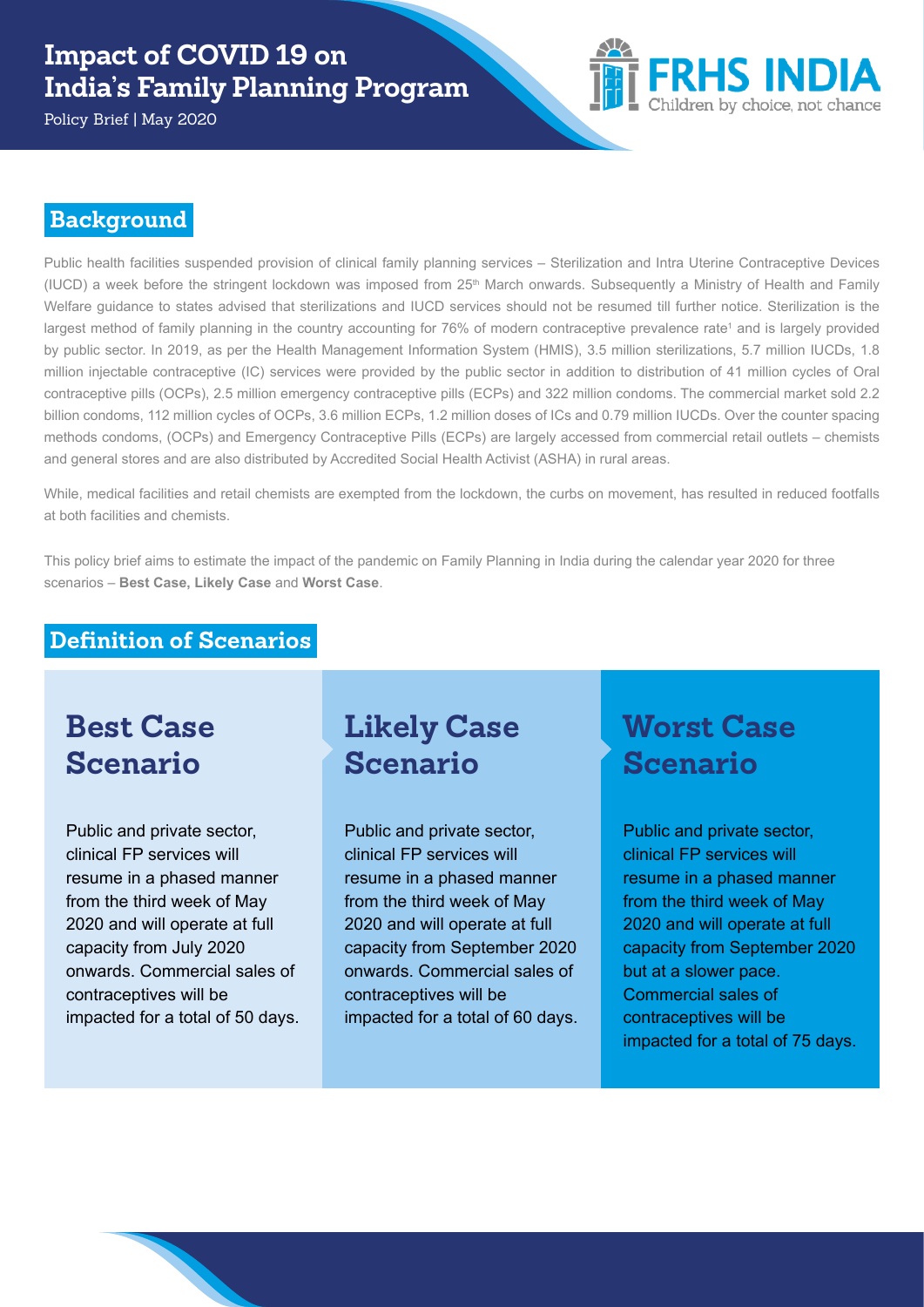Policy Brief | May 2020



### **Data Sources, Tools and Assumptions**

FRHS India has used supply side data from secondary sources. For public sector, the source of information is the data from the Health Management Information System (HMIS). We have reviewed month-wise data for calendar years 2017, 2018 and 2019.

For commercial market, we have used the Social Marketing statistics for 2018, collated and published by DKT International which captures the primary sales of condom, OCP, ECP, IC and IUCD reported by Social Marketing Organizations. For private sector condom and OCPs sales we have used the annual moving average total from IQVIA Retail Sales Audit, MAT Feb 2019 courtesy - PSI India Private Limited. From the total market size estimated by retail sales audit, we have reduced social marketing sales to arrive at full priced commercial sales. Insights and experiences from professionals working in the sector, have informed the assumptions made.

The following assumptions have been made in arriving at the estimates:

#### **Public Sector:**

1. Lockdown has resulted in a 40% loss of service in March; 100% in April; 75% in May and 25% in June for Sterilization and IUCD services in the best case scenario; in likely case scenario the loss would be 40% in March; 100% in

April; 80% in May; 50% in June and 25% in July and August and in the worst case scenario the loss would be 40% in March; 100% in April; 90% in May; 70% in June and 50% in July and August.

- 2. For IC 40% loss of service in March; 90% in April; 50% in May; 25% in June is estimated in the best case scenario; 40% loss of service in March; 90% in April; 60% in May; 40% in June is estimated in the likely case scenario and 40% loss of service in March; 90% in April; 60% in May; 25% in June-July is estimated in the worst case scenario.
- 3. For condoms, OCPs and ECPs, we have assumed a loss of 40% in March, 80% in April, 50% in May and 25% in June.
- 4. Due to over reporting we have made a downward adjustment of 40% for IUCD, 50% for condoms 25% for OCPs and 10% for ECPs. For injectable contraceptives we have assumed a growth of 25% in 2020, in normal circumstances, since it is a recently introduced method.
- 5. Monthly service data from HMIS for 2019 has been used and have been adjusted by the average growth/ decline in calendar year 2018 and 2019 to arrive at loss in 2020.

#### **Private Sector:**

- 1. Lockdown has resulted in a total loss of 50 days with commercial and social marketing organizations unable to do any secondary sales/distribution of their products for best case scenario; 60 days for likely case scenario and 75 days for worst case scenario.
- 2. Based on insights from experts in the field, FRHS India has used the 2018 social marketing numbers and applied the following the factor to arrive at private sector sales: 10% of SM sales for IUCD, 25% for injectable and twice the SM sales for ECP.

To arrive at client numbers, OCP numbers have been divided by 4, ECP has been adjusted by 25% and condoms distributed divided by 20 for best case, 24 for likely case and 30 for worst case.

Marie Stopes International's Impact Calculator Version 2 has been used to arrive at the impact of this loss on increased unwanted pregnancies, unsafe abortions and maternal deaths and to calculate loss of CYPs. The Impact Calculator is used to measure the positive impact of FP methods provided by a program. We have used the loss of services, product sales and CYPs to arrive at impact in terms of unintended pregnancies, abortions and maternal deaths.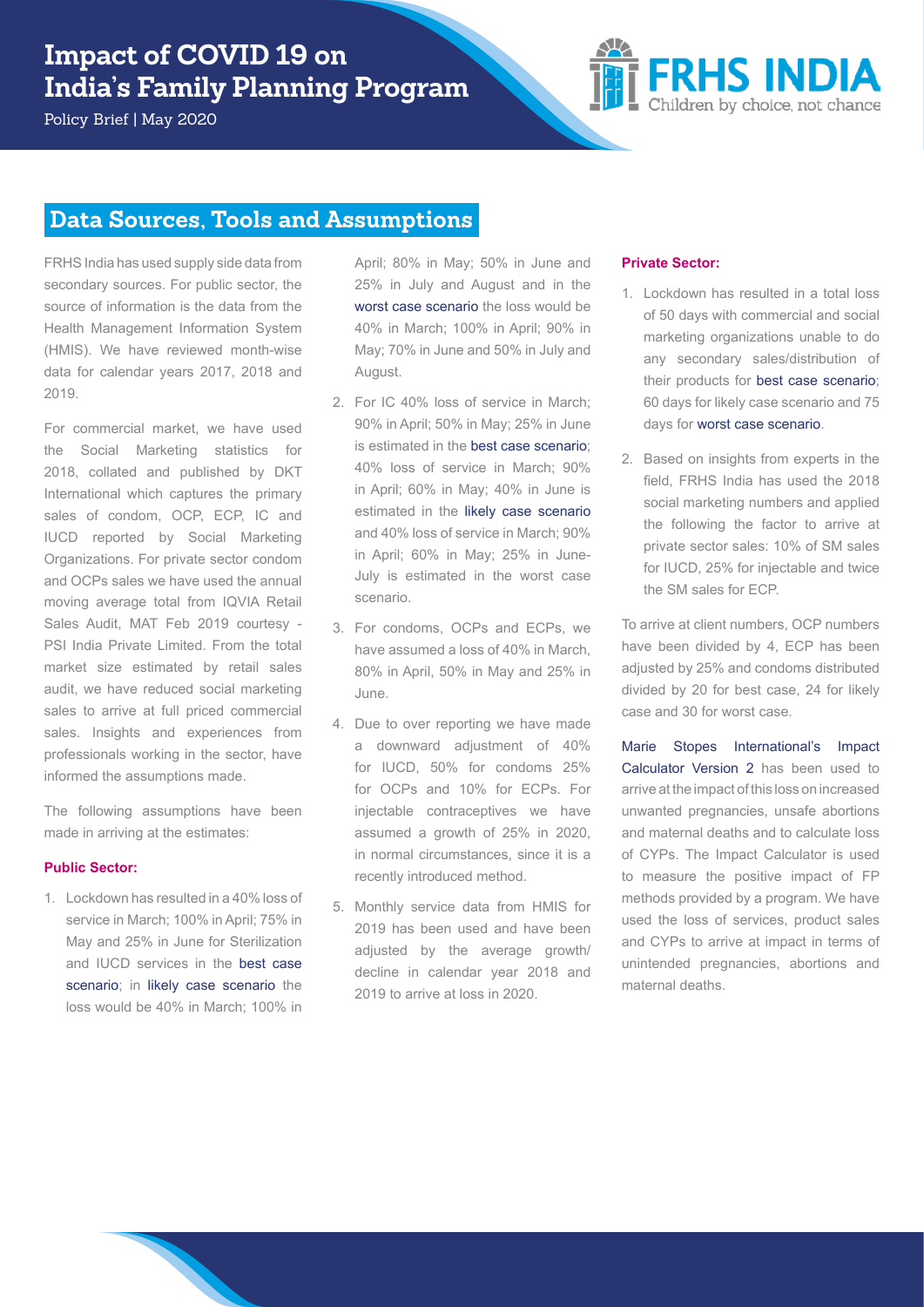Policy Brief | May 2020



## **Estimate of Loss of Services and Sales**

Using available data from the supply side i.e. number of clinical FP services and contraceptives sold/distributed the method wise loss service and sales are as follows:

| <b>Particulars</b>                    | <b>Best Case</b>      | <b>Likely Case</b>    | <b>Worst Case</b>     |
|---------------------------------------|-----------------------|-----------------------|-----------------------|
| <b>Female Sterilization</b>           | 525,769               | 684,662               | 877,675               |
| Ŵ<br><b>Male Sterilizations</b>       | 4,968                 | 8,627                 | 12,606                |
| <b>IUCDs</b>                          | 709,088               | 975,117               | 1.28 million          |
| IC                                    | 509,360               | 587,305               | 591,182               |
| H<br><b>OCPs</b>                      | 20 million            | 23.08 million         | 27.69 million         |
| <b>ECPs</b><br>Ø                      | 827,332               | 926,871               | 1.08 million          |
| <b>Condoms</b>                        | <b>342.11 million</b> | <b>342.11 million</b> | <b>500.56 million</b> |
| <b>Loss of Couple Year Protection</b> | 13.60 million         | 17.35 million         | 22.08 million         |

### **Impact on Unwanted Pregnancies, Unsafe Abortions and Maternal Deaths**

We estimate that anywhere between 24.55 and 27.18 million couples would not be able to access the lockdown period and the weeks before normalcy is restored. This has implications in terms of additional unintended pregnancies, abortions and maternal mortality. For each of the scenarios the estimate is as follows:

| <b>Health Impact</b>                             | <b>Best Case</b> | <b>Likely Case</b> | <b>Worst Case</b> |
|--------------------------------------------------|------------------|--------------------|-------------------|
| No. of couples unable to<br>access contraception | 24.55 million    | 25.63 million      | 27.18 million     |
| No. of Unintended Pregnancies                    | 1.94 million     | 2.37 million       | 2.95 million      |
| No. of Live Births                               | 555,833          | 679,864            | 844,483           |
| No. of Abortions                                 | 1.18 million     | 1.44 million       | 1.79 million      |
| No. of Unsafe abortions                          | 681,883          | 834,042            | 1.03 million      |
| No. of Maternal Deaths                           | 1,425            | 1,743              | 2,165             |

Use of contraception has a direct co-relation with child mortality and this loss of access to contraception is likely to result in increased child mortality in 2020.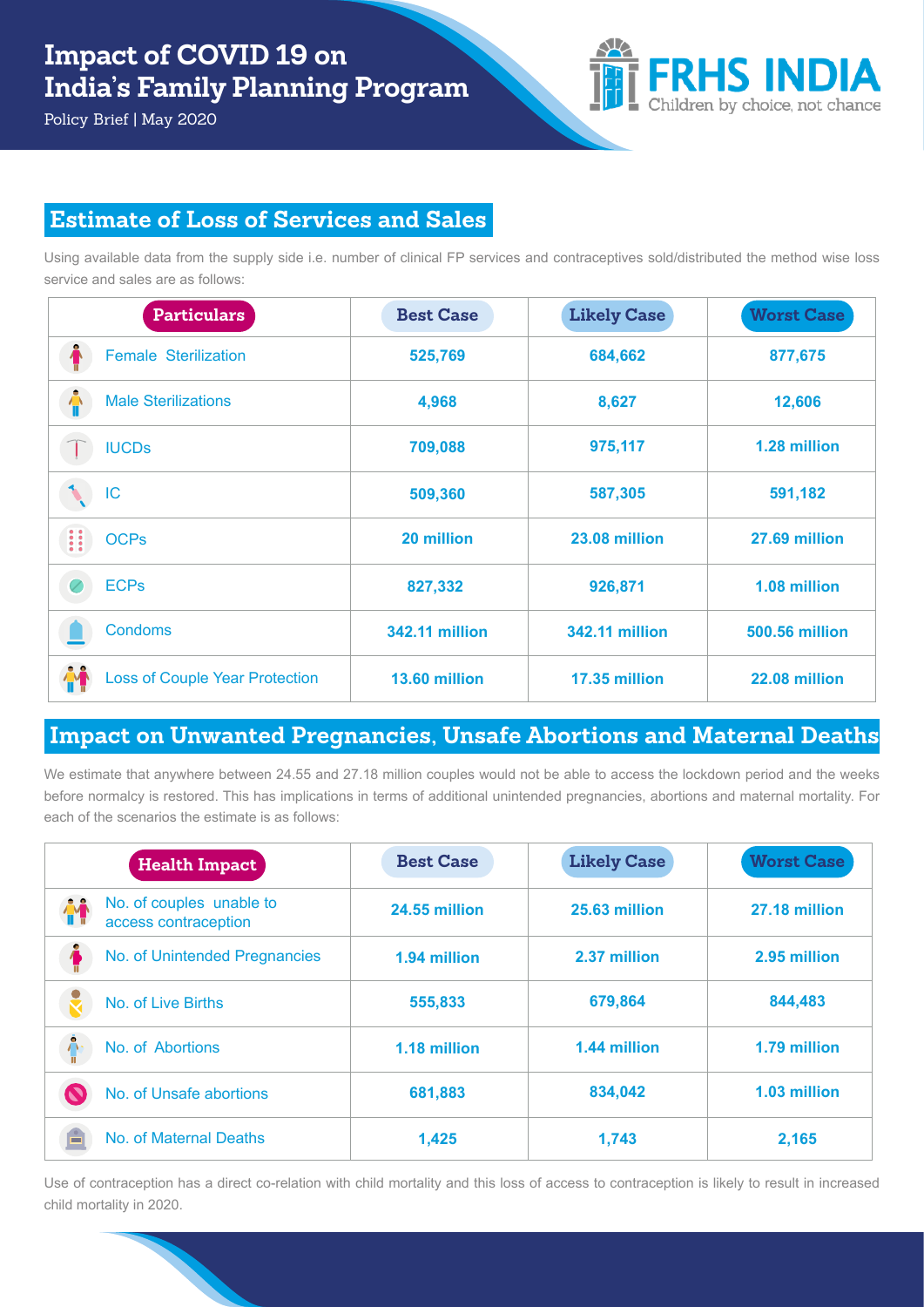Policy Brief | May 2020



### **Implications**

Once things return to normalcy, it is possible that some of the lost sales/distribution can be made up in the coming months, but the health impact of millions of couples not being able to use their preferred method of contraception is unlikely to be made up. If the situation takes a longer time to normalize, the adverse impact would be far more severe. This disruption of contraception services has the following implications:

**1. Increased Demand for Sterilization Services to Increase in 2020: Once** normalcy returns in the next few months, demand for sterilization could sharply increase in the second half of 2020, overwhelming the public health

systems. In light of the pandemic, clinical service delivery cannot be "business as usual" and with continued social distancing and additional precautions required, service delivery capacities for sterilization services may shrink or quality of care may get compromised.

**2. Increased Demand for Abortions:**  Lack of access to contraceptives in the best case scenario is likely to result in an additional 1.9 million unintended pregnancies. Many couples would want to terminate their pregnancies resulting in an increased demand for abortions between May-July 2020. This is in addition to the large number of women who would have required an abortion, in normal course, during the lockdown. Given the limited availability of surgical abortion services, particularly in rural areas and barriers to availability of medical abortion drugs at chemists, many women may be forced to resort to unsafe providers, risking their health and lives. Cost of abortion services in private sector is likely to increase due to higher input costs owing to increased infection prevention protocols and social distancing practices. Many private providers may start insisting on a COVID 19 test before offering surgical abortions, resulting in additional costs, which could make safe

services unaffordable to economically disadvantaged women.

**3. Decline in Contraceptive Usage:**  There a significant decline in contraceptive usage – permanent, long acting and short term method. The permanent methods could see a decline of 15% in best case and 26% in worst case, long acting (IUCD) 17% in best case and 30% in worst case. Short term methods, condoms, OCP and ECP, 14% in best case and 18-20% in worst case scenario. IC is expected to decline by 1-4%. 2020 CYP will be around 76.96 million (-15%) in best case and 69.33 million (-23%) compared to 90.45 million CYPs generated in 2019.

#### **Recommendations**

To address the implications and manage the fallout of COVID 19 pandemic's impact on family planning in the country, the following recommendations may be considered by the Ministry of Health and Family Welfare, Government of India and State Governments:

**1. Improve Readiness of Public Sector to meet surge in demand for Sterilizations in Second Half of 2020:** This would involve, development and dissemination of guidelines and protocols regarding provision of clinical FP services in light of the COVID 19 situation, since additional precautions would be need to be taken. Ensure that availability

of adequate quantities supplies, consumables, drugs, equipment and additional personal protection equipments at Community and Primary Health Centers (CHC/PHC). Devise a system for an appointment based provision of sterilization services to reduce overcrowding and maintain social distancing footfalls in Fixed Day Services (FDS) offered in CHC/PHCs. Advice CHC/PHCs to prepare FDS schedules for a quarter or six months rather than the current practice of monthly schedules. These steps will ensure that quality of care is not compromised.

**2. Expanding Contraceptive Choice:** This might also be an opportune time to consider expanding choices for long acting reversible contraceptives like